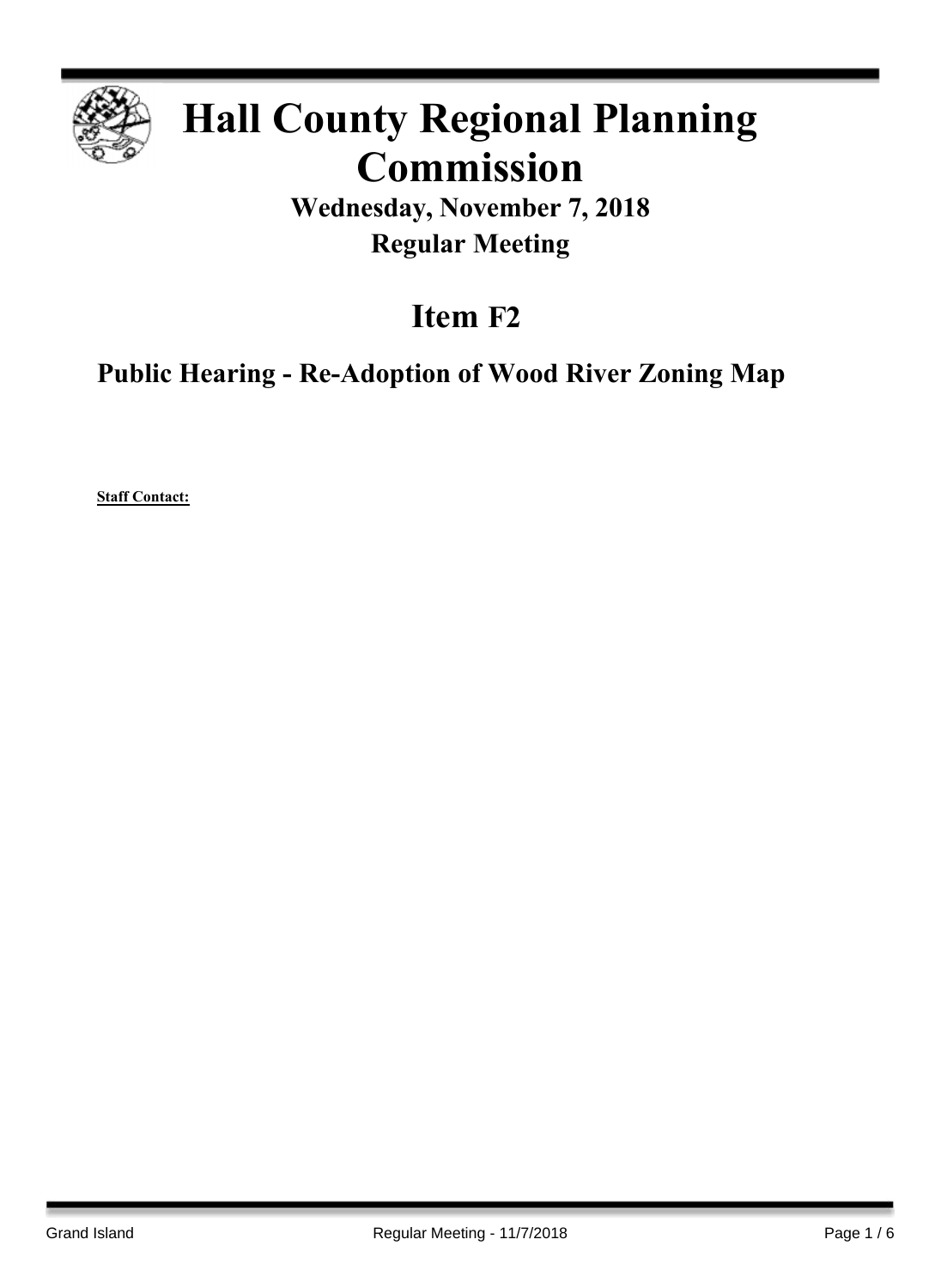### **Agenda Item #5**

#### **PLANNING DIRECTOR RECOMMENDATION TO REGIONAL PLANNING October 19, 2018**

SUBJECT: Concerning the re-adoption of the City of Wood River Zoning Map as produced using the Hall County Geographic Information System as the official zoning map for the City of Wood River. (C-05-2019WR)

#### PROPOSAL:

The effective date of the last Wood River Zoning Map was July 31, 2007. The Wood River City Council approved using a map produced from the Hall County GIS as the official zoning map for the City of Wood River. Changes have been made to this map since that time including the annexation of property and rezoning property. The City of Wood River occasionally re-adopts the zoning map incorporating all changes since the last re-adoption of the entire map along with other changes as recommended by staff and the Hall County Regional Planning Commission. This will allow a newly revised and adopted copy of the map to be printed for official use by Council, staff and the general public. This hearing is being held for that purpose. This map will also serve to give notice to all parties that the Wood River City limits and 1 mile extraterritorial jurisdiction is as shown on the map.

#### BACKGROUND:

The following chart shows the changes that have been approved by the Regional Planning Commission and the Wood River City Council since July 31, 2007 including proposed changes through October 31, 2018.

| DATE     | <b>ORDINANCE   CHANGE</b> |                 | <b>LEGAL</b>                        | <b>CASE</b>   |
|----------|---------------------------|-----------------|-------------------------------------|---------------|
|          |                           |                 | Wood River Industrial               |               |
| 6/6/2015 | 539                       | TA to I1        | Park Subdivision                    | $C-17-2015WR$ |
| 8/2/2016 | 545                       | TA to BG and R6 | Reeder Subdivision                  | $C-25-2016WR$ |
|          |                           |                 | Pt of the N $\frac{1}{2}$ of the NW |               |
| 4/3/2018 | 556                       | AG to I2        | $\frac{1}{4}$ of 25-10-12           | C-12-2018WR   |

The changes shown on this chart are represented on the new version of the Wood River Zoning map. .

There were two additions to the City of Wood River that changed the city limits lines and/or impacted the extraterritorial jurisdiction of the City. The Wood River ETJ is being extended to include this additional property consistent with the policy statements for annexation in the Wood River Comprehensive Plan. All additional property included in will be zoned consistent with its current use as shown on the attached map.

The following areas were approved for annexation by the Wood River City Council between July 31, 2007 and October 31, 2018.

| ID | <b>DATE</b>    | LEGAL                                                        | <b>COMMENTS</b>                   |
|----|----------------|--------------------------------------------------------------|-----------------------------------|
|    |                |                                                              |                                   |
|    |                |                                                              | South of Green Street between     |
|    | $7 - 8 - 2008$ | Thelen 3 <sup>rd</sup> Subdivision                           | Lilley and Walnut                 |
|    |                |                                                              | South of Wood River Road          |
|    | $4 - 5 - 2016$ | Thelen 4th Subdivision                                       | between Dodd Street and Hwy 11.   |
|    | $10-4-2016$    |                                                              | North of Green Street and west of |
|    |                | Stacy Jo Subdivision                                         | <b>East Street</b>                |
|    | 3-30-3018      |                                                              | North of Green Street and west of |
|    |                | Stacy Jo Second Subdivision                                  | <b>East Street</b>                |
|    | $5 - 9 - 18$   |                                                              | South of Wood River road          |
|    |                | Part of the N $\frac{1}{2}$ of the NW $\frac{1}{4}$ 19-10-11 | between Dodd and Walnut           |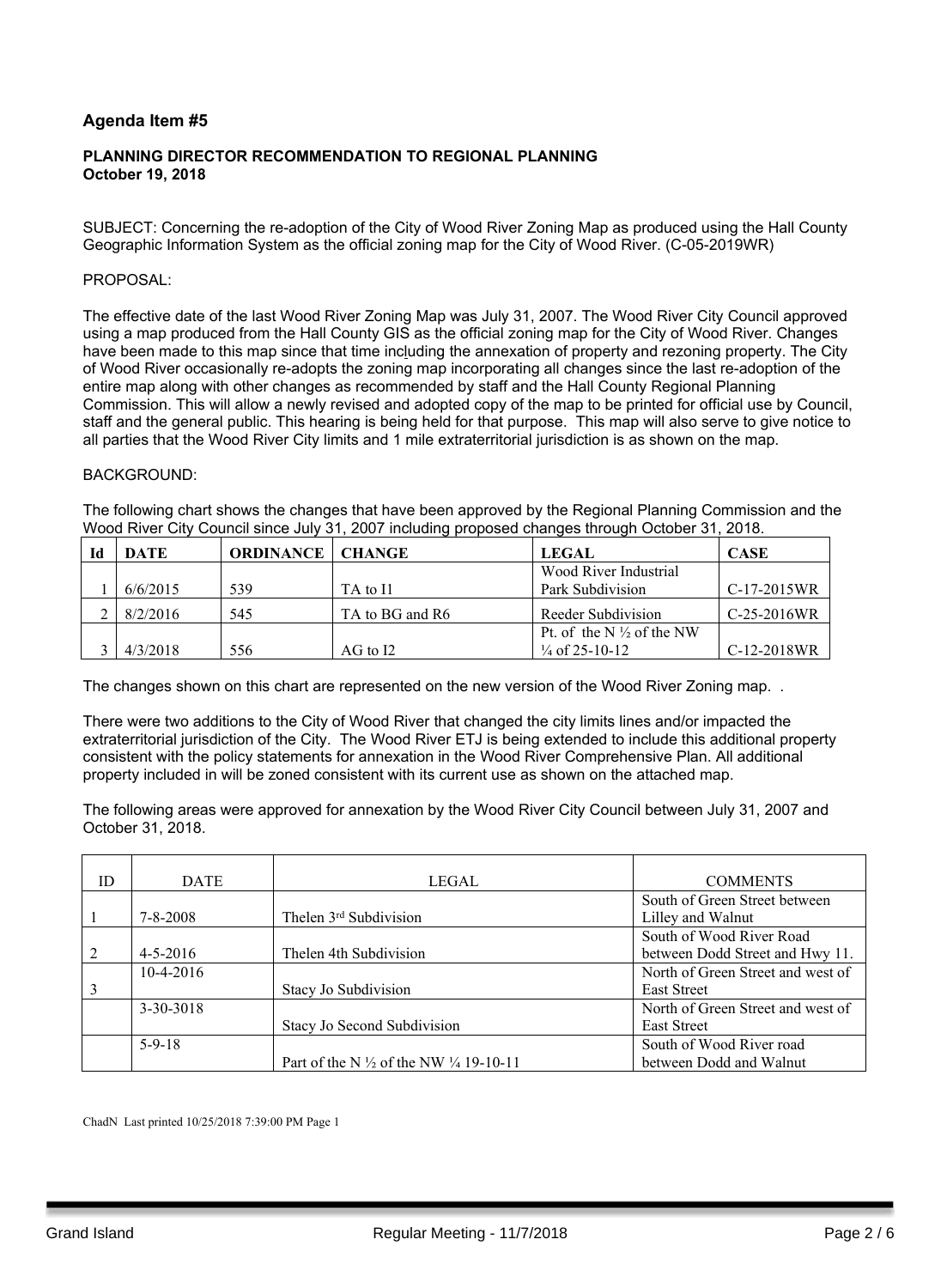The following annexations are under consideration and if completed will impact the 1 mile zoning jurisdiction as shown on this map.

| ID | <b>DATE</b>     | LEGAL                             | <b>COMMENTS</b>                                                                                                                   |
|----|-----------------|-----------------------------------|-----------------------------------------------------------------------------------------------------------------------------------|
|    | $11 - 7 - 2018$ | Tract 1 as defined in C-04-2019WR | South of Shultz Road east of 150 <sup>th</sup><br>Road and north of Cargill Second<br>Subdivision                                 |
|    | $11 - 7 - 2018$ |                                   | South of the UPRR Tracks and<br>north of the south line of Nebraska<br>Hwy 11 west of Walnut Street<br>and east of Cargill Second |
|    |                 | Tract 2 as defined in C-04-2019WR | Subdivison.                                                                                                                       |

#### ANALYSIS

Staff is not recommending any changes to the Wood River Zoning Map other than the one change to increase the extraterritorial jurisdiction due to the annexation. All of the changes mentioned herein have been previously approved by the Wood River City Council after proper notice and hearing. This map serves to notify any and all interested parties of the current boundaries of the City of Wood River, the extents of the extraterritorial jurisdiction for the City of Wood River and the zoning of property within the jurisdiction of the City of Wood River.

#### RECOMMENDATION:

That the Regional Planning Commission recommends that the City Council of Wood River adopt this map as presented as the official Zoning Map for the City of Wood River.

\_\_\_\_\_\_\_\_\_\_\_\_\_\_\_\_\_\_\_\_ Chad Nabity AICP, Planning Director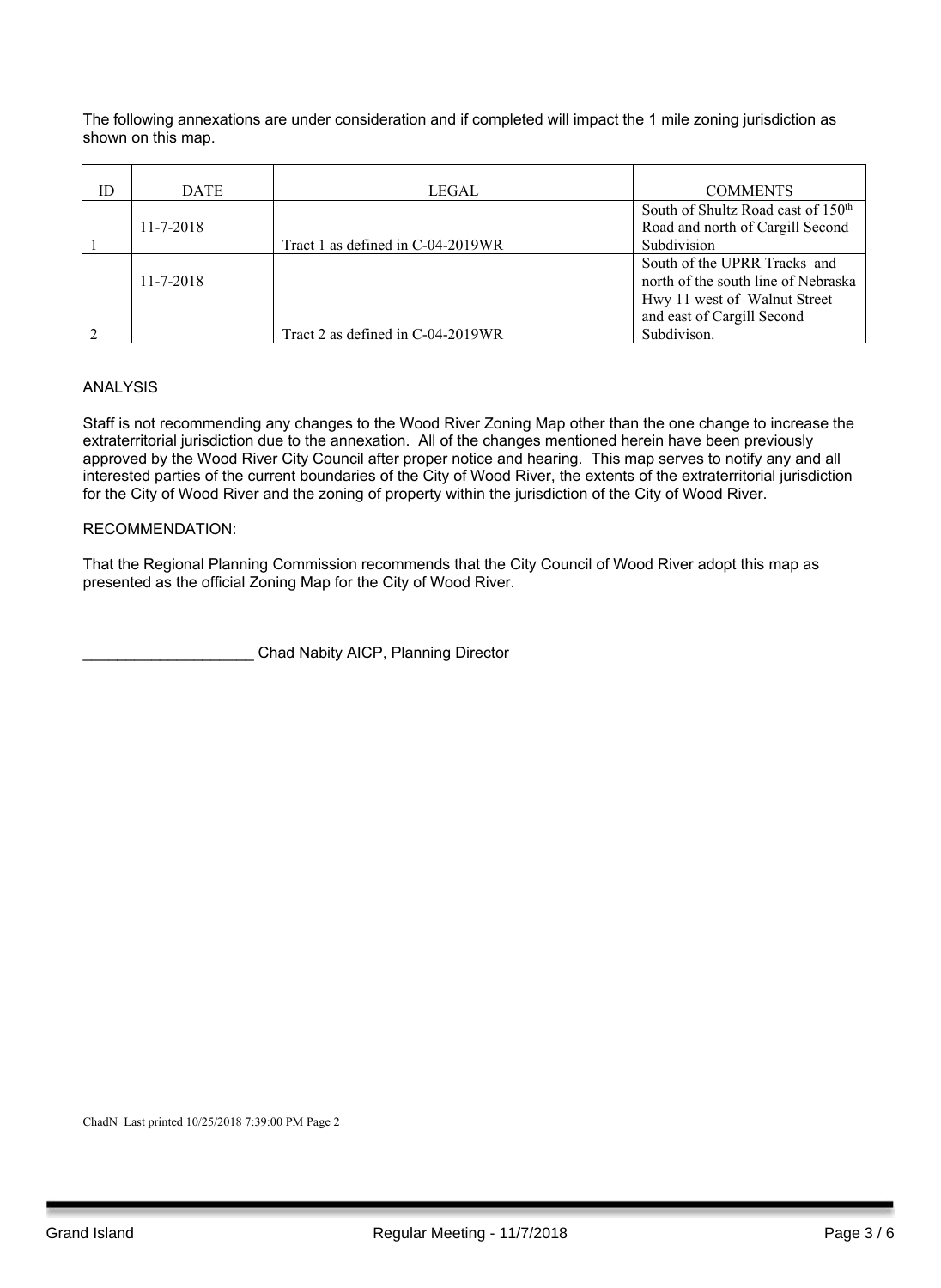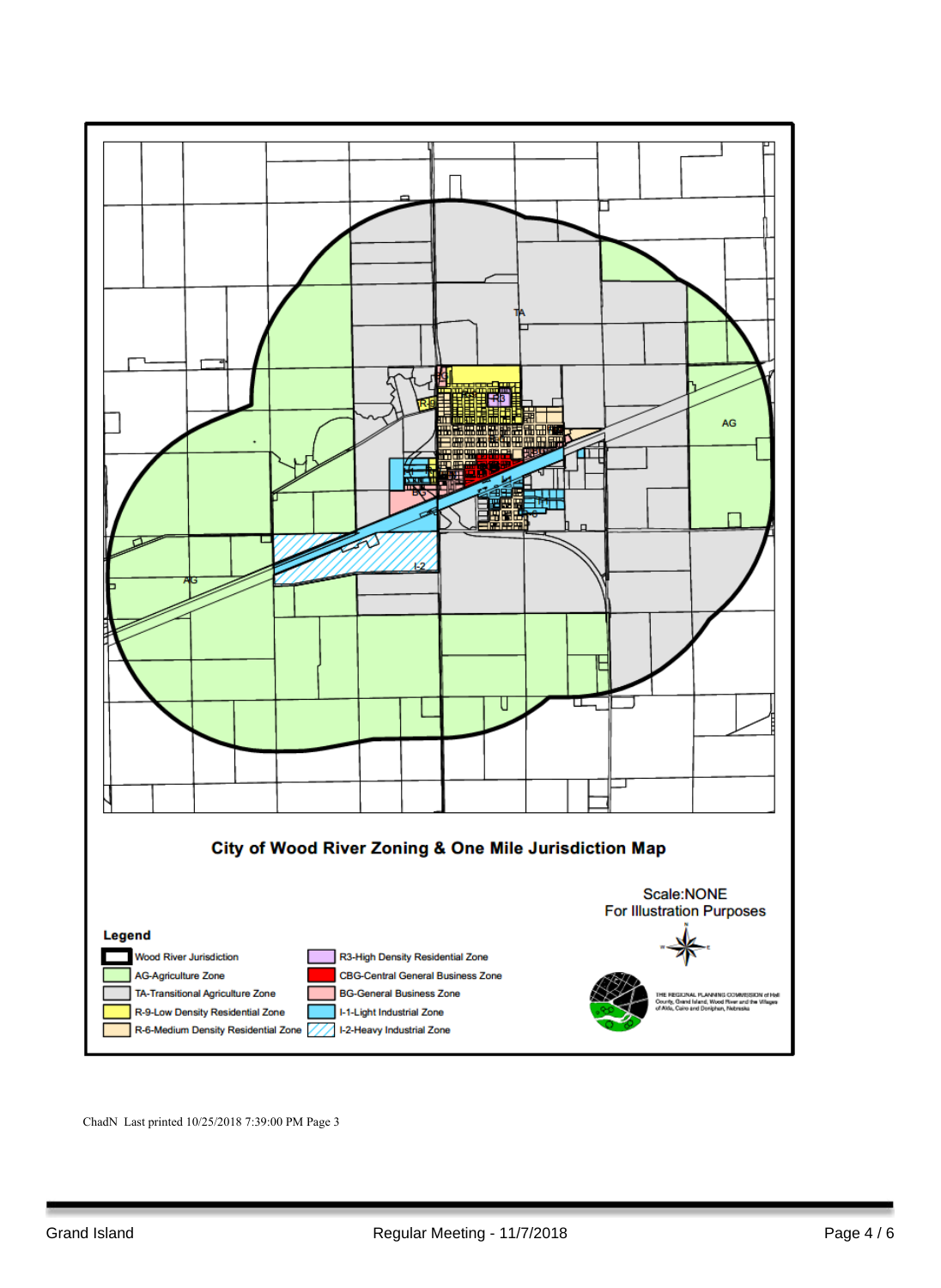